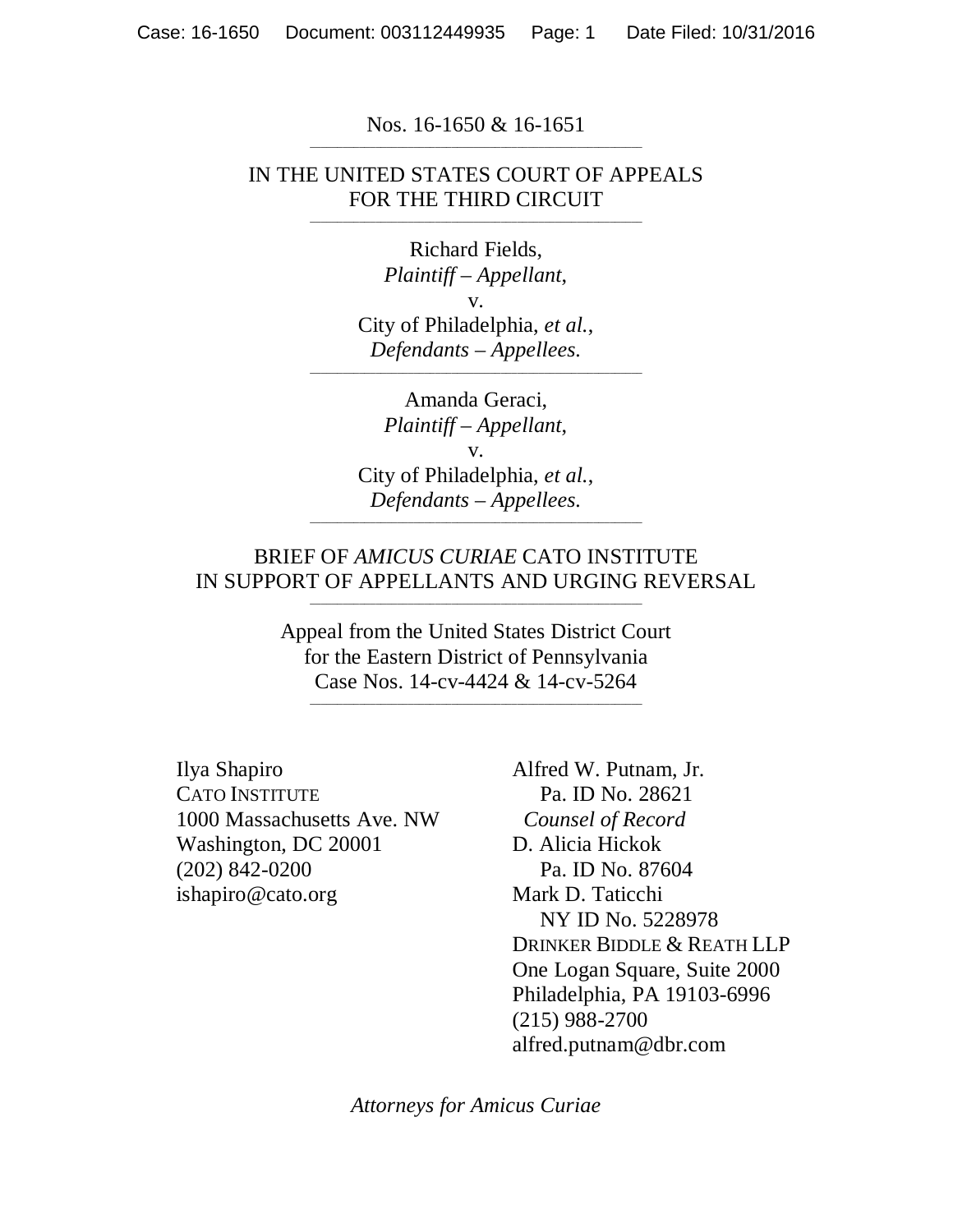## **CORPORATE DISCLOSURE STATEMENT**

The Cato Institute states that it has no parent companies, subsidiaries, or affiliates, and that it does not issue shares to the public.

Dated: October 31, 2016 /s/ Alfred W. Putnam, Jr. Alfred W. Putnam, Jr.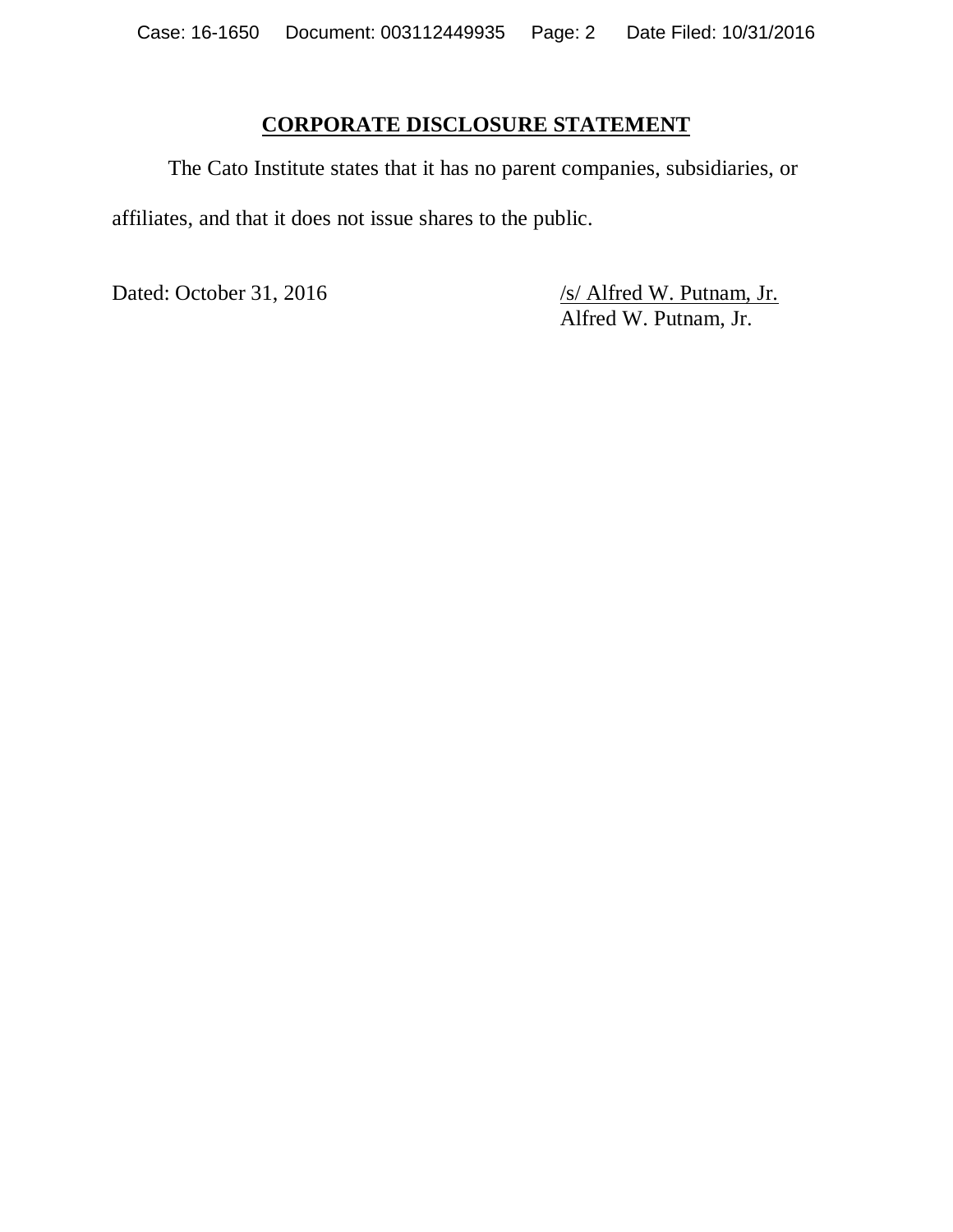# **TABLE OF CONTENTS**

# **Page(s)**

| DOCUMENTING THE ACTIVITIES OF POLICE OFFICERS<br>IN THE PUBLIC PERFORMANCE OF THEIR DUTIES |
|--------------------------------------------------------------------------------------------|
|                                                                                            |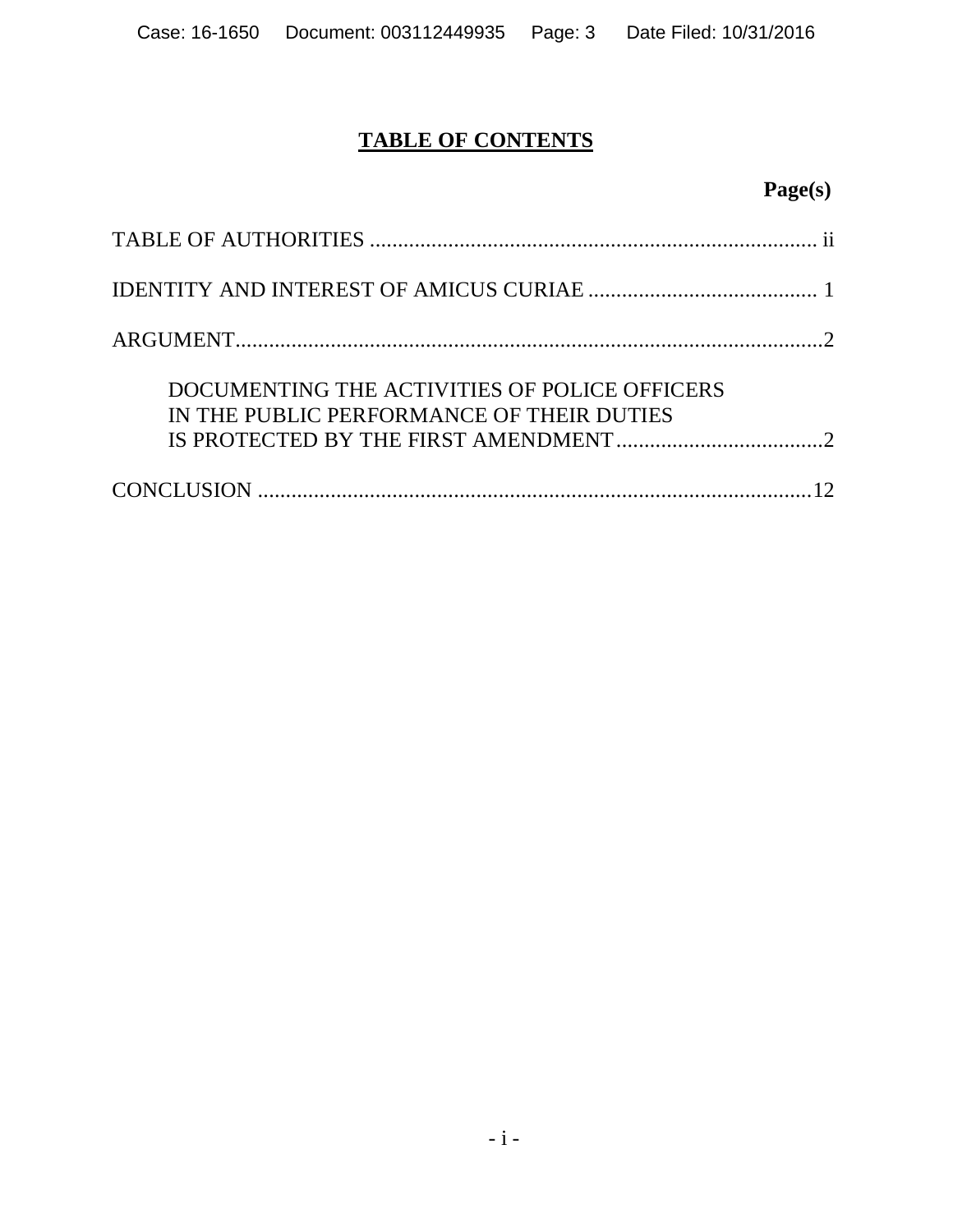# **TABLE OF AUTHORITIES**

# **Page(s)**

## **CASES**

| ACLU v. Alvarez,                                                       |
|------------------------------------------------------------------------|
| Agency for Int'l Development v. Alliance for Open Society Int'l, Inc., |
| Branzburg v. Hayes                                                     |
| Citizens United v. FEC,                                                |
| City of Houston v. Hill,                                               |
| Cohen v. California,                                                   |
| Cox Broad. Corp. v. Cohn,                                              |
| First Nat'l Bank v. Bellotti,                                          |
| Fordyce v. City of Seattle,                                            |
| Garcia v. Montgomery Cnty.,                                            |
| Gentile v. State Bar of Nev.,                                          |
| Glik v. Cunniffe,                                                      |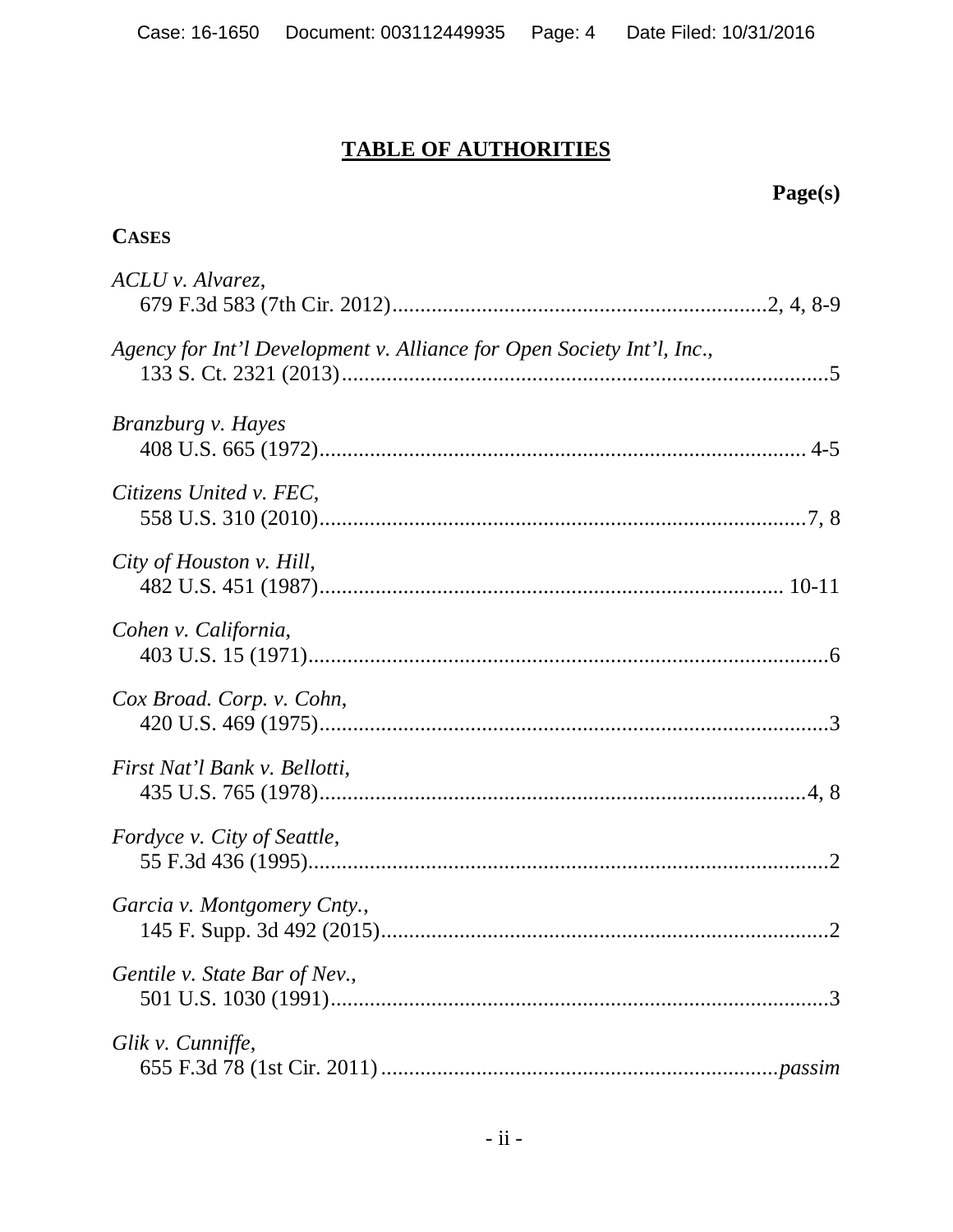| Gray v. Udevitz,                                             |
|--------------------------------------------------------------|
| Houchins v. KQED, Inc.,                                      |
| Mills v. Alabama,                                            |
| Montgomery v. Killingsworth,                                 |
| NAACP v. Claiborne Hardware Co.,                             |
| Press-Enter. Co. v. Superior Court,                          |
| Robinson v. Fetterman,                                       |
| Smith v. City of Cumming,                                    |
| <b>STATUTES, RULES &amp; REGULATIONS</b>                     |
|                                                              |
| <b>SECONDARY SOURCES</b>                                     |
| Vincent Blasi, The Checking Value in First Amendment Theory, |
|                                                              |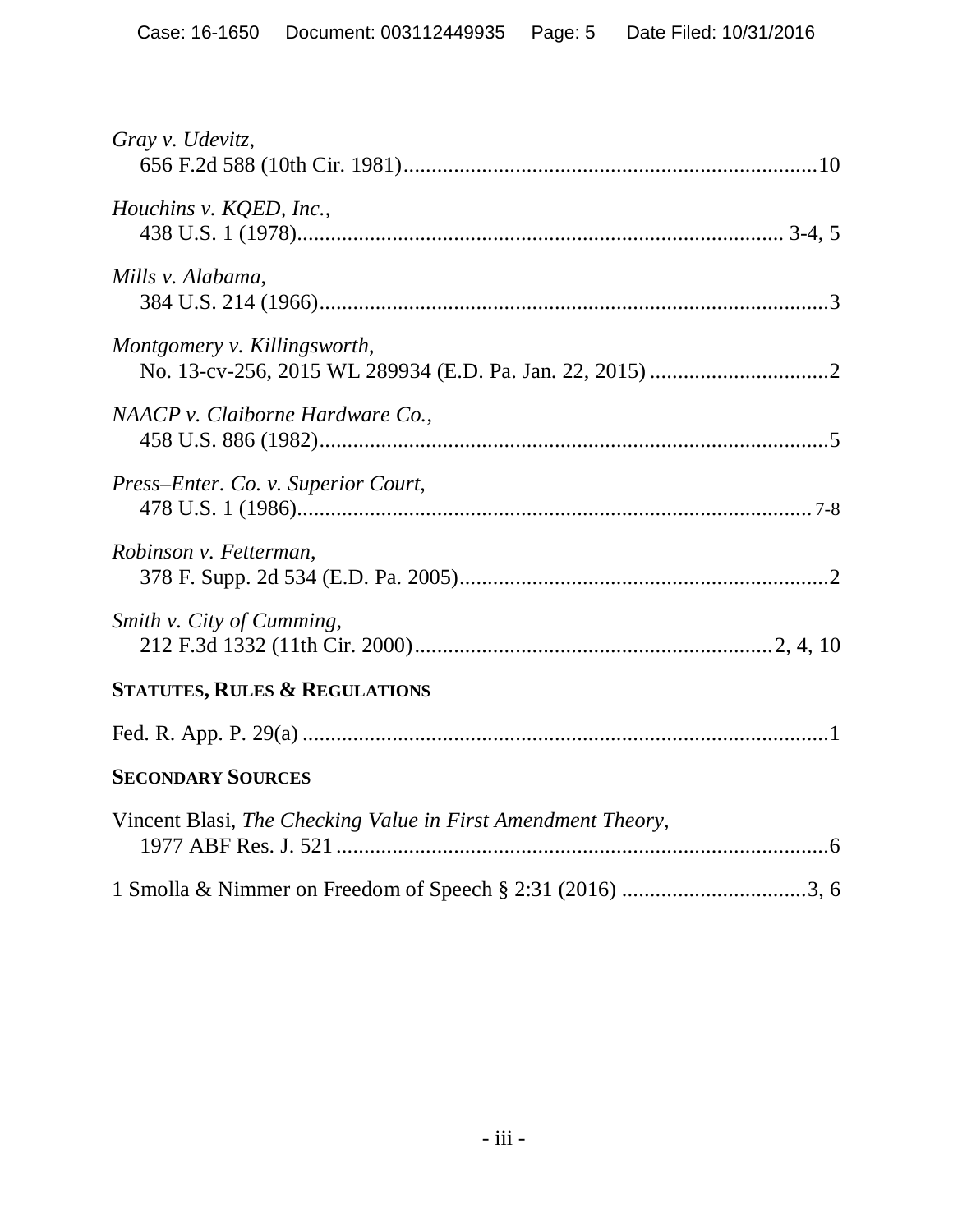#### **IDENTITY AND INTEREST OF** *AMICUS CURIAE*

*Amicus curiae* Cato Institute was established in 1977 as a nonpartisan public policy research foundation dedicated to advancing the principles of individual liberty, free markets, and limited government. Cato's Center for Constitutional Studies was established in 1989 to help restore the principles of limited constitutional government that are the foundation of liberty. Toward those ends, Cato publishes books and studies, conducts conferences and forums, publishes the annual *Cato Supreme Court Review*, and files *amicus* briefs.

This case interests Cato because it concerns the right to document government actions through video and photographic recording of the conduct of public officials performing their duties in public places. Accurately capturing the conduct of government actors is a necessary ingredient in discussing and, where warranted, seeking to adjust the government's conduct.

No person other than *amicus* and *amicus*'s counsel has authored any portion of this brief or paid for its preparation and submission. All parties have consented to this filing. Fed. R. App. P. 29(a).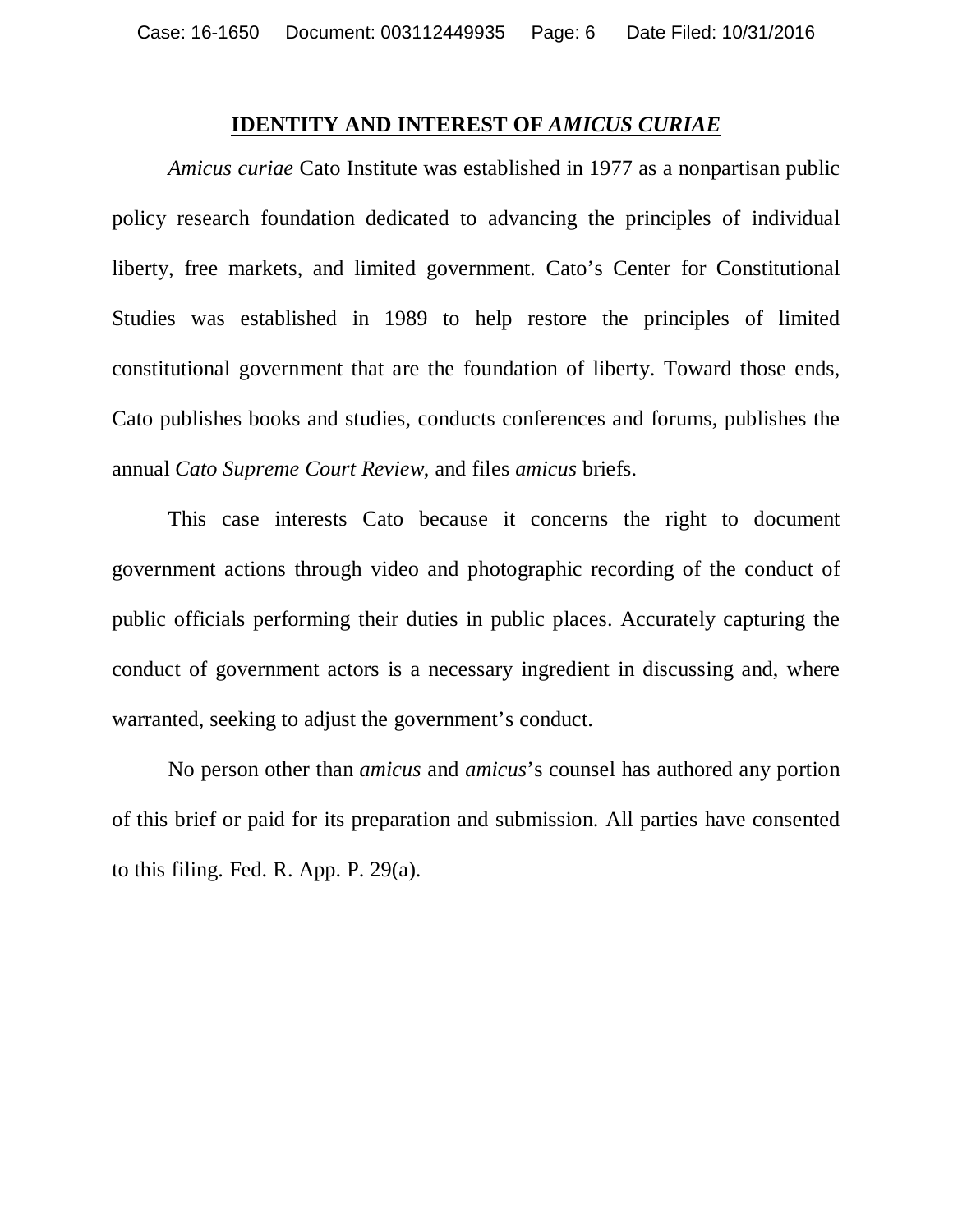### **ARGUMENT**

The District Court held that the act of non-disruptively photographing and videotaping public officials who are engaged in the open, public performance of their duties is not protected by the First Amendment. That holding conflicts with prior holdings of the Supreme Court and other Courts of Appeals, which recognize the public's right to access, collect, and preserve information regarding the conduct of its government. More fundamentally, the failure to recognize the protected status of Appellants' activities threatens to chill speech and deter members of the public from actively participating in the process of self-governance.

## **DOCUMENTING THE ACTIVITIES OF POLICE OFFICERS IN THE PUBLIC PERFORMANCE OF THEIR DUTIES IS PROTECTED BY THE FIRST AMENDMENT**

As numerous other courts have concluded, photographing police officers in the public performance of their duties is protected by the First Amendment.<sup>1</sup> The

<sup>1</sup> *See*, *e.g.*, *ACLU v. Alvarez*, 679 F.3d 583,595 (7th Cir. 2012) ("The act of *making* an audio or audiovisual recording is necessarily included within the First Amendment's guarantee of speech and press rights as a corollary of the right to disseminate the resulting recording." (emphasis in original)); *Glik v. Cunniffe*, 655 F.3d 78, 82 (1st Cir. 2011); *Smith v. City of Cumming*, 212 F.3d 1332, 1333 (11th Cir. 2000) ("[W]e agree with the Smiths that they had a First Amendment right, subject to reasonable time, manner and place restrictions, to photograph or videotape police conduct."); *Fordyce v. City of Seattle*, 55 F.3d 436, 439 (1995) (recognizing a "First Amendment right to film matters of public interest"—in that case, the police response to a public protest); *Garcia v. Montgomery Cnty.*, 145 F. Supp. 3d 492 (2015); *Montgomery v. Killingsworth*, No. 13-cv-256, 2015 WL 289934, at \*8 (E.D. Pa. Jan. 22, 2015); *Robinson v. Fetterman*, 378 F. Supp. 2d 534, 541 (E.D. Pa. 2005).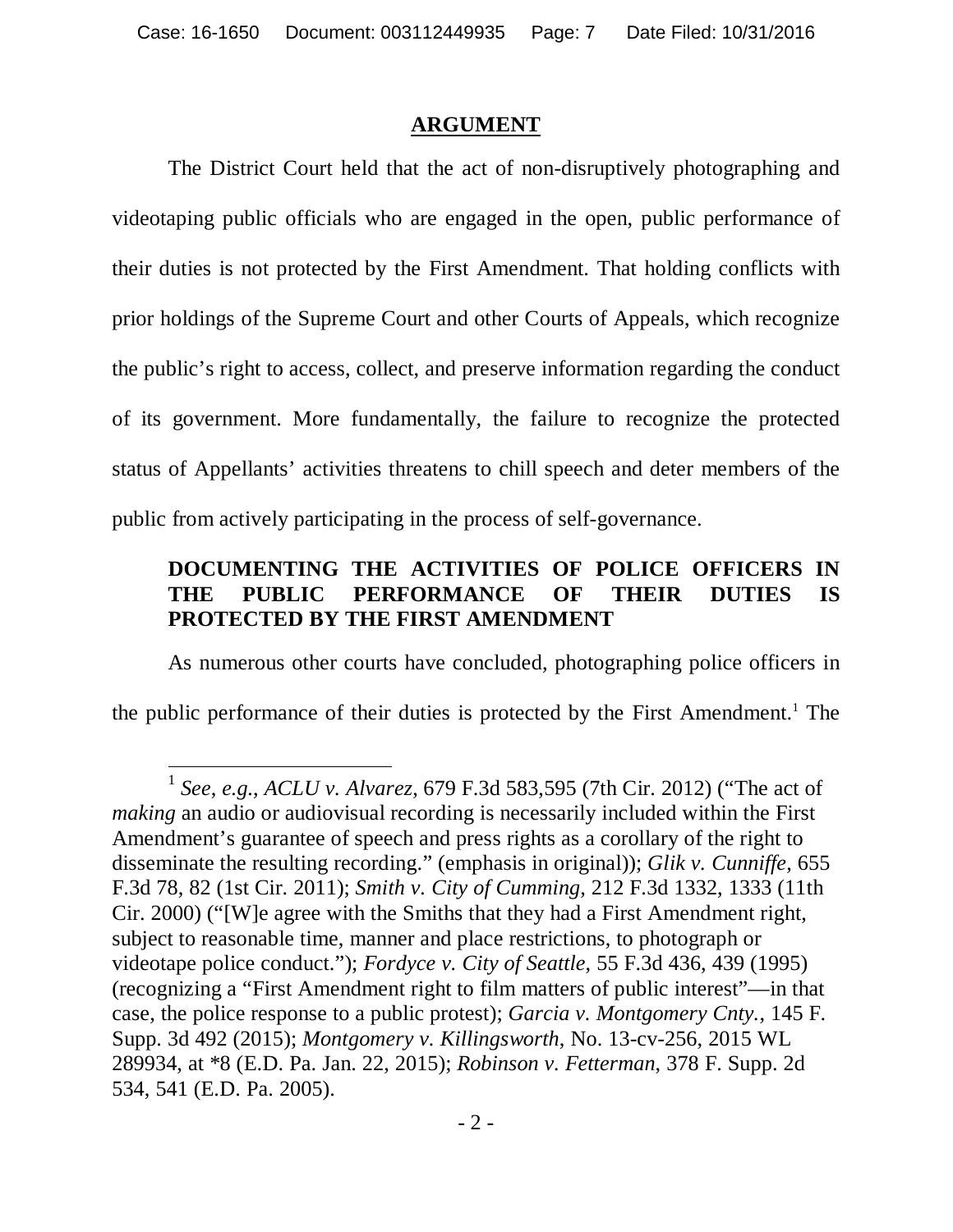core principles of the First Amendment—and the decisions expounding on those principles—permit no other conclusion.

**1.** In our constitutional system, "the citizenry is the final judge of the proper conduct of public business." *Cox Broad. Corp. v. Cohn*, 420 U.S. 469, 495 (1975); *accord Mills v. Alabama*, 384 U.S. 214, 218 (1966) ("Whatever differences may exist about interpretations of the First Amendment, there is practically universal agreement that a major purpose of that Amendment was to protect the free discussion of governmental affairs."); 1 Smolla & Nimmer on Freedom of Speech § 2:31 ("Freedom of speech thus serves as a vital restraint on tyranny, corruption, and ineptitude . . . ."). The public's role in this process is wide-ranging, extending beyond "discussions of candidates, [and] structures and forms of government," to encompass as well "the manner in which government is operated or should be operated," *Mills*, 384 U.S. at 218, including the conduct of the police, *see Gentile v. State Bar of Nev.,* 501 U.S. 1030, 1035-36 (1991) (noting that "[t]he public has an interest in [the] responsible exercise" of the discretion that the law affords to the police).

To secure citizens' ability to make *informed* decisions about the way that government manages public affairs, the First Amendment guarantees to members of the public an "undoubted right to gather news 'from any source by means within the law.'" *Houchins v. KQED, Inc.*, 438 U.S. 1, 11 (1978) (quoting *Branzburg v.*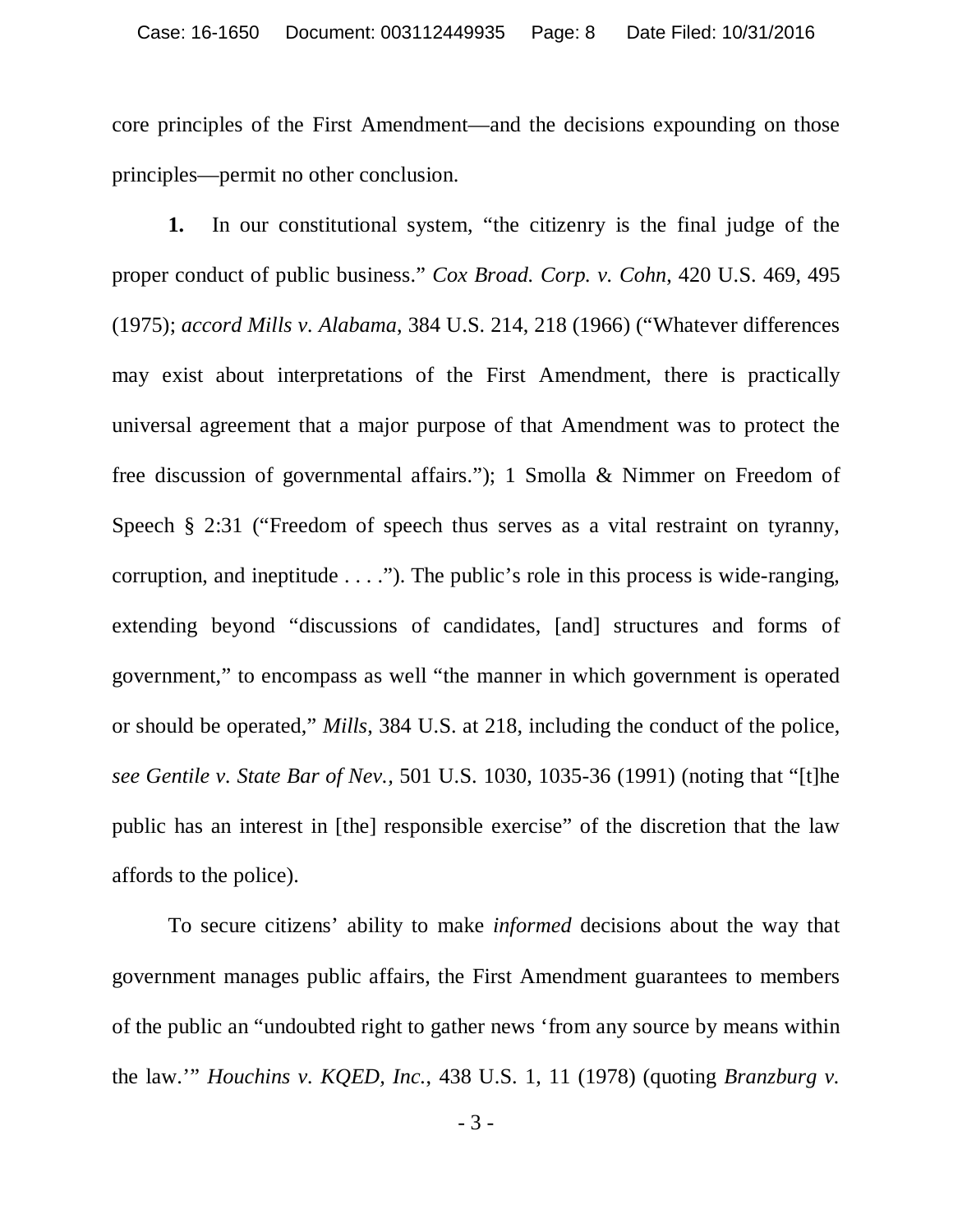*Hayes*, 408 U.S. 665, 681–82 (1972)). This right to *gather* information includes not just the right to witness what transpires, but also the right to *record* those encounters. *Glik*, 655 F.3d at 82 ("Gathering information about government officials in a form that can readily be disseminated to others serves a cardinal First Amendment interest in protecting and promoting 'the free discussion of governmental affairs.'" (quoting *Mills v. Alabama*, 384 U.S. 214, 218 (1966)); *Alvarez*, 679 F.3d at 595 ("The act of making an audio or audiovisual recording is necessarily included within the First Amendment's guarantee of speech and press rights as a corollary of the right to disseminate the resulting recording."); *Smith*, 212 F.3d at 1333 ("The First Amendment protects the right to gather information about what public officials do on public property, and specifically, a right to record matters of public interest."). Indeed, the well-being of our democratic society depends on people putting forward as truth not just their reaction to something that occurred, but also documentation as to how in fact it occurred.

**2.** Critically, the right of access is guaranteed not just to the credentialed reporter, but rather to *all* members of the public. As the Supreme Court has repeatedly explained, "the First Amendment goes beyond protection of the press . . . to prohibit government from limiting the stock of information from which members of the public may draw." *First Nat'l Bank v. Bellotti*, 435 U.S. 765, 783 (1978); *accord Branzburg,* 408 U.S. at 684 ("[T]he First Amendment does not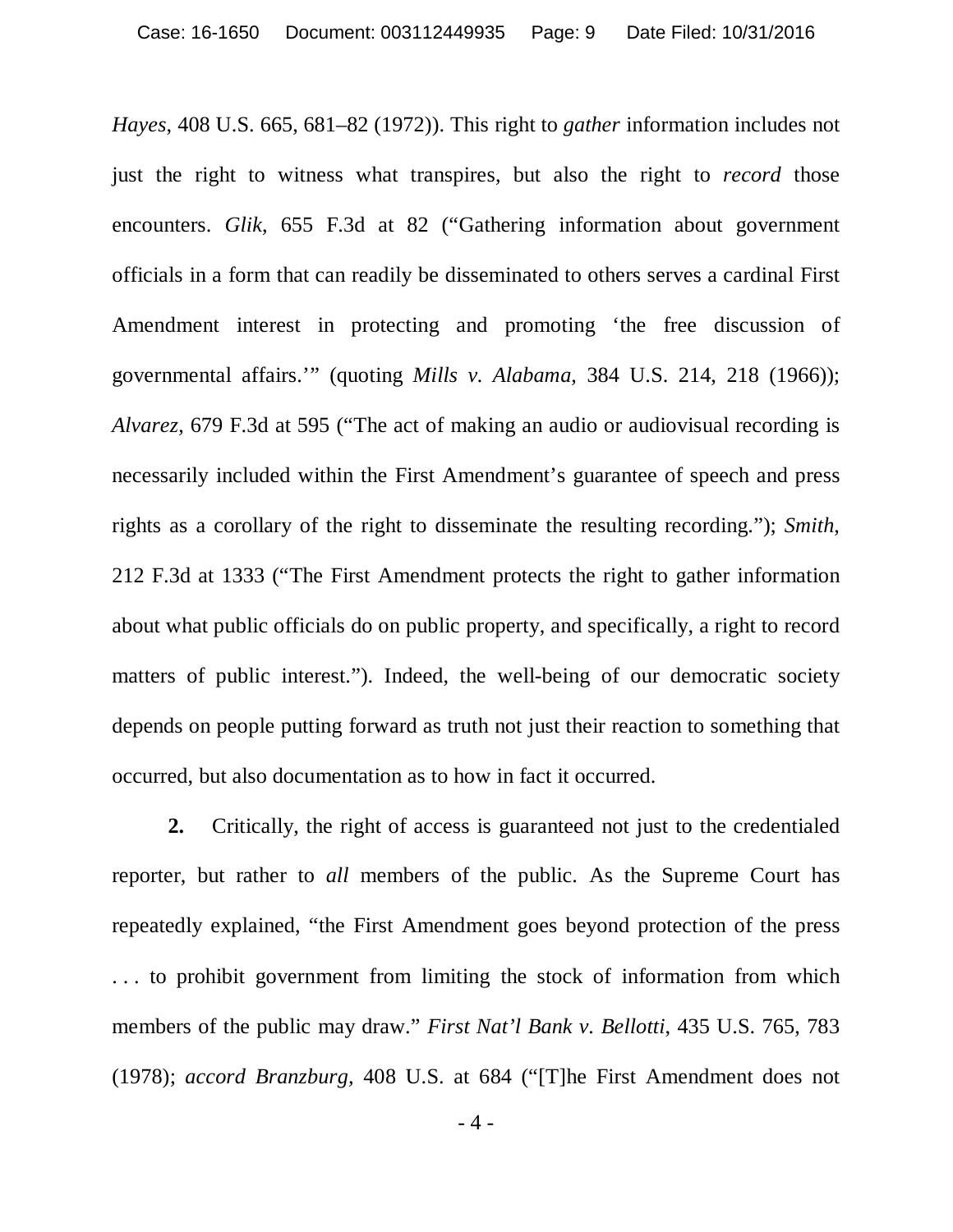guarantee the press a constitutional right of special access to information not available to the public generally."); *Houchins,* 438 U.S. at 16 (Stewart, J., concurring) (the Constitution "assure[s] the public and the press equal access once government has opened its doors"). Because individuals have the right to decide for themselves the "ideas and beliefs deserving of expression, consideration, and adherence," *Agency for Int'l Development v. Alliance for Open Society Int'l, Inc*., 133 S. Ct. 2321, 2327 (2013) (*quoting Turner Broadcasting System, Inc. v. FCC*, 512 U.S. 622, 641 (1994)), it is important that people have the right to observe and document and then reflect upon public servants in the course of their duties. Reserving for the *press alone* the right to gather and document information on public officials would undermine that core First Amendment value.

Similarly, the right to observe and document governmental activity is not held in reserve for zealous protesters, committed advocates, or trained observers. To be sure, an individual sharing images and ideas generated through such activities is engaged in political speech that merits its own distinct protection under the First Amendment. *NAACP v. Claiborne Hardware Co.*, 458 U.S. 886, 913 (1982) (noting that "expression on public issues has always rested on the highest rung of the hierarchy of First Amendment values" (internal quotation marks omitted)). But whatever protection may be afforded to an individual's ultimate *expression*, it would be neither logical nor consistent with the precedents and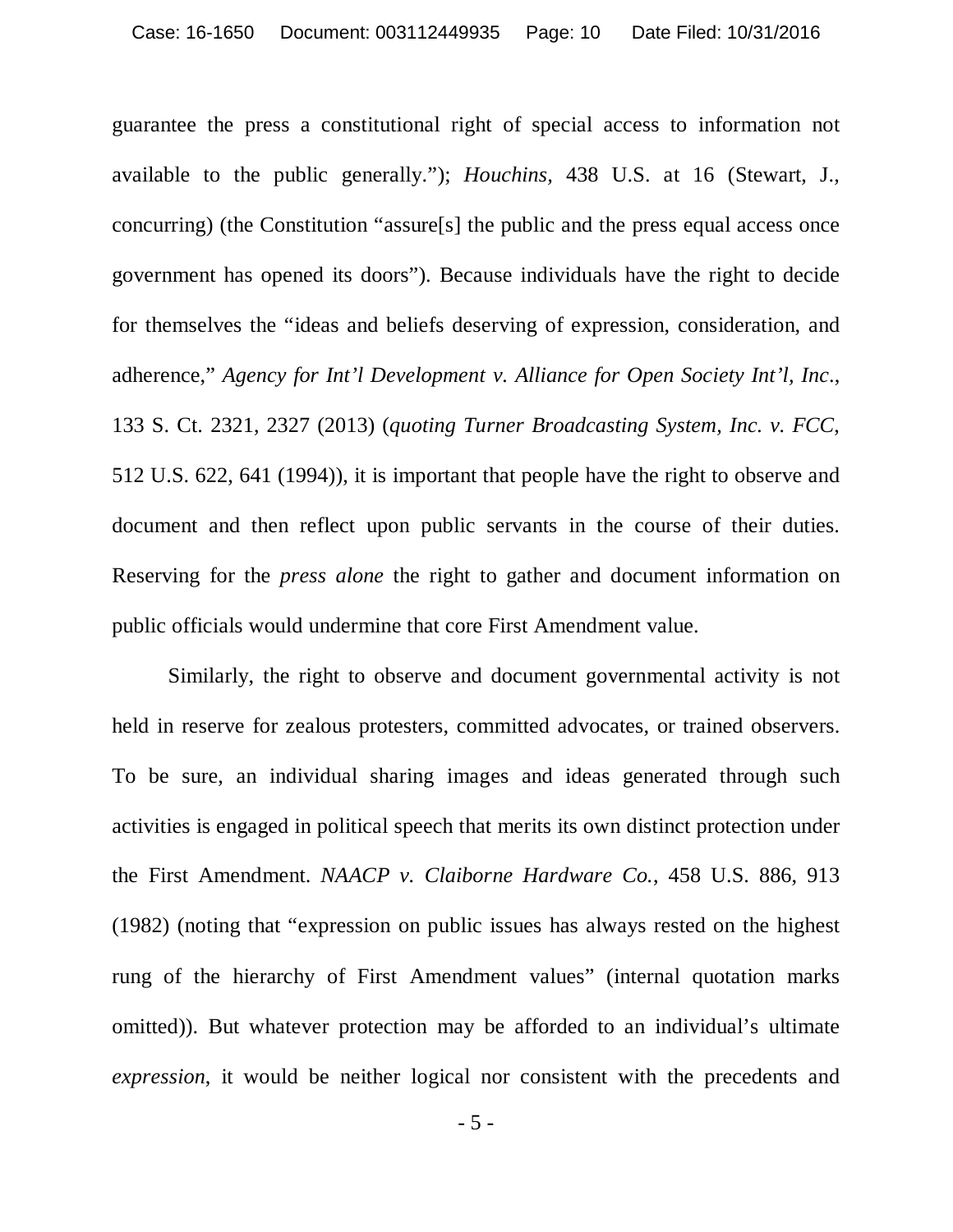principles discussed above to hold that the right to *observe and record* belongs only to those who conclude—prior to the event they will record—what they are going to say about that event and what they will do with the images they capture. The First Amendment protects discourse and the search for truth, not just the pronouncements of those who have already made up their minds. *See Cohen v. California*, 403 U.S. 15, 23-24 (1971) ("The constitutional right of free expression . . . . is designed and intended to remove governmental restraints from the arena of public discussion, putting the decision as to what views shall be voiced largely into the hands of each of us, in the hope that use of such freedom will ultimately produce a more capable citizenry and more perfect polity  $\dots$ ."). Its aegis thus should shelter those (like Mr. Fields) who stumble across police activity just as strongly as it shields those (like Ms. Geraci) who go looking for it, and it should protect alike those who ultimately affirm the action of the police, those who question it, and those who conclude that there is nothing to be said on one side or the other.

Retrenching the right to observe and record would increase the average citizen's temptation to yield his "veto power"<sup>2</sup> over the actions of his government

<sup>2</sup> *See* Vincent Blasi, *The Checking Value in First Amendment Theory*, 1977 ABF Res. J. 521, 542 (observing that "the role of the ordinary citizen is not so much to contribute on a continuing basis to the formation of public policy as to retain veto power to be employed when the decisions of officials pass certain bounds").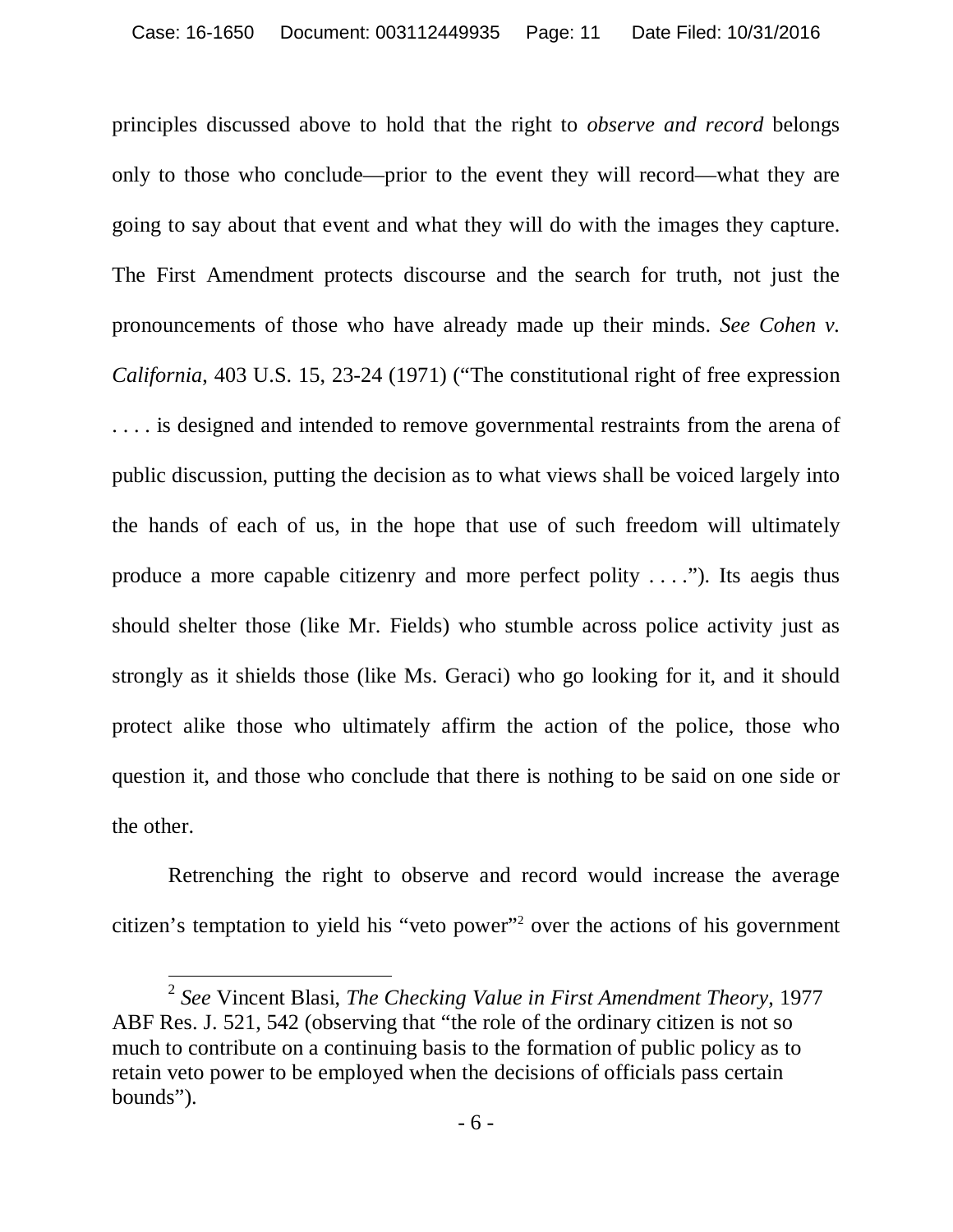to the institutional press or professional protester—a cession that would cut against the First Amendment's central premise that civic engagement and public discourse by the whole body politic is crucial to the continued vitality of our democracy. *See* 1 Smolla & Nimmer on Freedom of Speech § 2:31 ("It is through nonviolent speech that the people may ferret out corruption and discourage tyrannical excesses, keeping government within the limits of the constitutional charter."). Deliberation is itself a value worth upholding.<sup>3</sup>

In sum, both precedent and first principles demonstrate that the First Amendment protects the process of capturing inputs that may yield expression, not just the final act of expression itself—it protects the chronicler, as well as the poet. "The First Amendment protects more than just the individual on a soapbox and the lonely pamphleteer." *Citizens United v. FEC*, 558 U.S. 310, 373 (2010) (Roberts, C.J., concurring). Thus, although the vital role of law enforcement officials in our civil society cannot be gainsaid and should never be minimized, it remains equally true that the American citizenry has both the right and the obligation to subject them to rigorous oversight. *See Press–Enter. Co. v. Superior Court*, 478 U.S. 1, 8

 $3$  Indeed, the fact that this right is not confined to members of the institutional press is particularly important in an era where "changes in technology and society have made the lines between private citizen and journalist exceedingly difficult to draw," and where the "proliferation of electronic devices with videorecording capability means that many of our images of current events come from bystanders with a ready cell phone or digital camera rather than a traditional film crew." *Glik*, 655 F.3d at 84.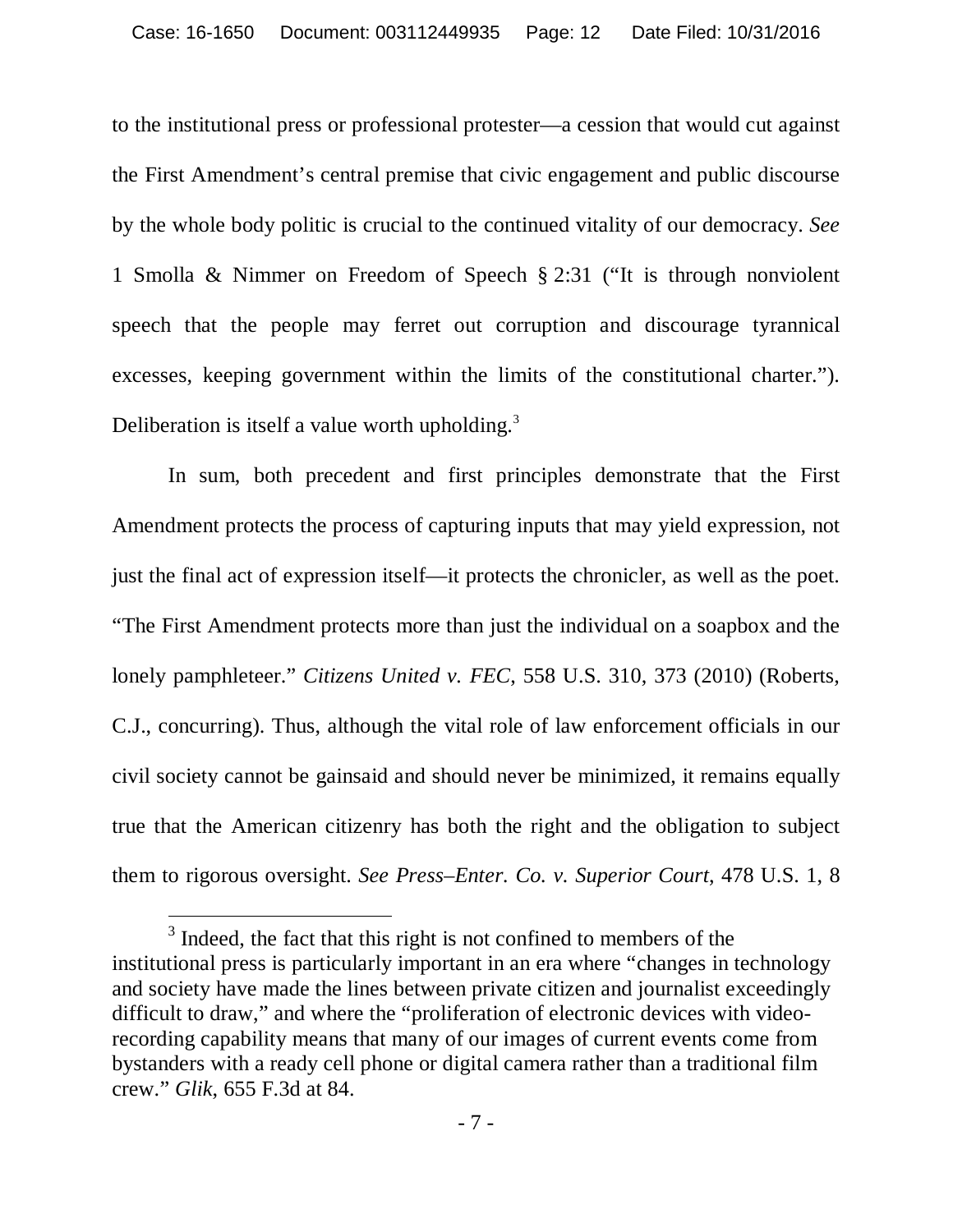(1986) (observing that "many governmental processes operate best under public scrutiny"). And the first step in that process of providing oversight is observing *and documenting* officers' conduct.

**3.** The District Court's analysis failed to take account of these principles, focusing instead on whether plaintiffs' recordings were made with expressive intent. *See, e.g.*, JA11-13. Yet the presence of expressive intent at the moment of documentation is irrelevant to whether the act of gathering and preserving information—which, again, is necessarily antecedent to its publication—is protected by the First Amendment. *See First Nat'l Bank* , 435 U.S. at 783 ("[T]he First Amendment goes beyond protection of . . . the self-expression of individuals to prohibit government from limiting the stock of information from which members of the public may draw.").

The District Court also failed to appreciate the chilling effect that its ruling would have on protected speech. For one thing, allowing state interdiction of information-gathering would naturally hamstring those wishing to use that information to challenge official conduct or otherwise hold the state accountable. *Citizens United*, 558 U.S. at 336 ("Laws enacted to control or suppress speech may operate at different points in the speech process."); *accord Alvarez*, 679 F.3d at 595 ("The right to publish or broadcast an audio or audiovisual recording would be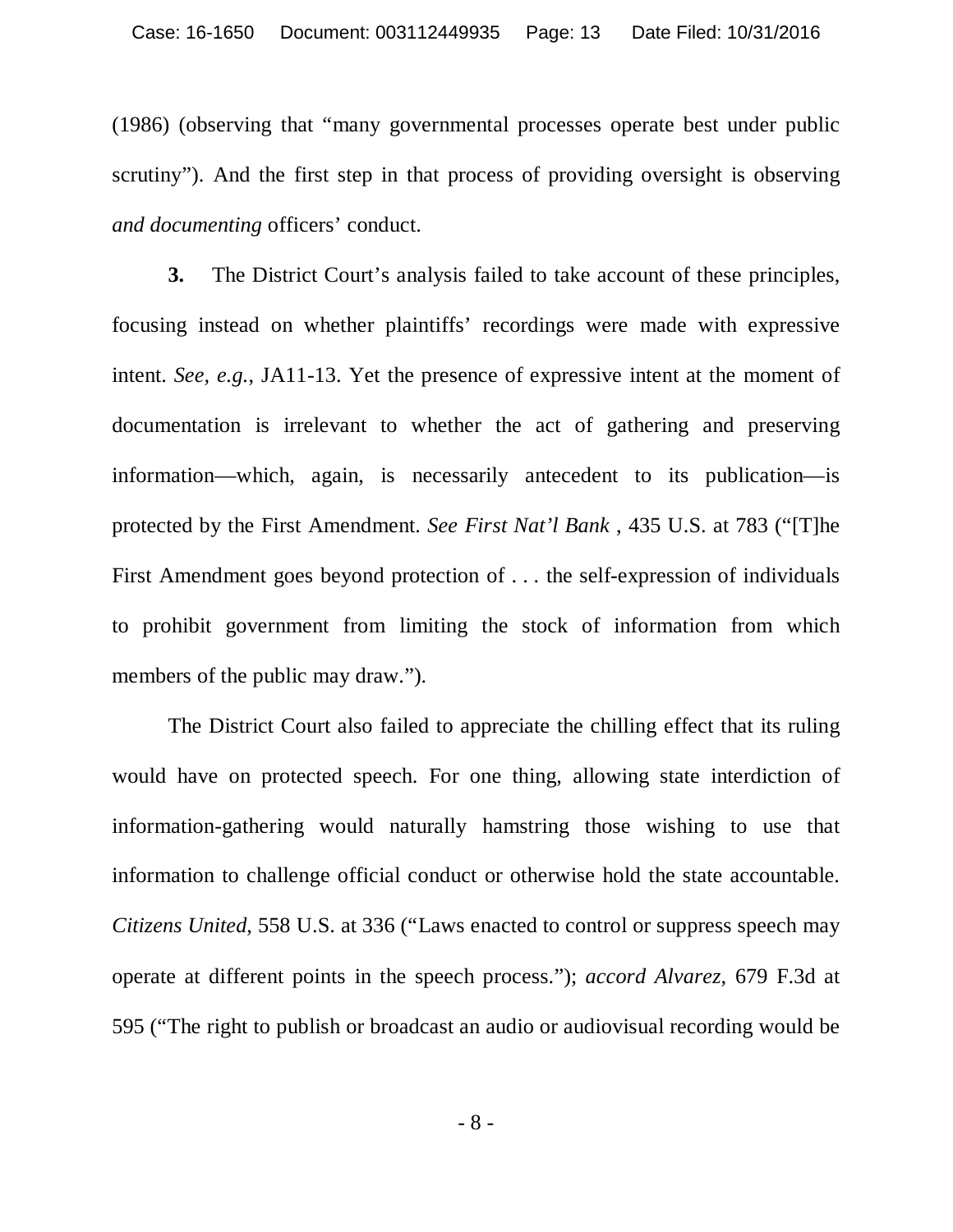insecure, or largely ineffective, if the antecedent act of making the recording is wholly unprotected."); *see also* Appellants' Br. at 23-24.

In addition, the District Court's rule could deter prospective speakers from gathering the inputs they need to formulate their message. For example, under the District Court's framework, photographing police officers in the course of their duties *would* be protected if that photography were undertaken for purposes of criticizing the police. JA18. That activity, however, would look to all the world and, in particular, to your run-of-the-mill police officer—exactly like the purportedly *un*-protected activity plaintiffs engaged in here. Similarly, one who was interested in use-of-force or police-conduct issues but was endeavoring to keep an open mind and assess each situation on its own merits could be barred from recording official police actions, thereby constraining that individual's ability to compare particular encounters and formulate a conclusive view. One who wanted to avoid the legal difficulties that plaintiffs encountered here might well decide to refrain from recording police activity at all—or may capture only an arbitrary and distorted view that in turn distorts the public discourse.

Nor does an intent-based test make sense from a practical perspective. Very often, at the moment an individual records an image, he or she will not know what (if any) use will be made of that image. The same goes for a reporter who records an interview, a musician who jots down a few chords on the back of a napkin, or a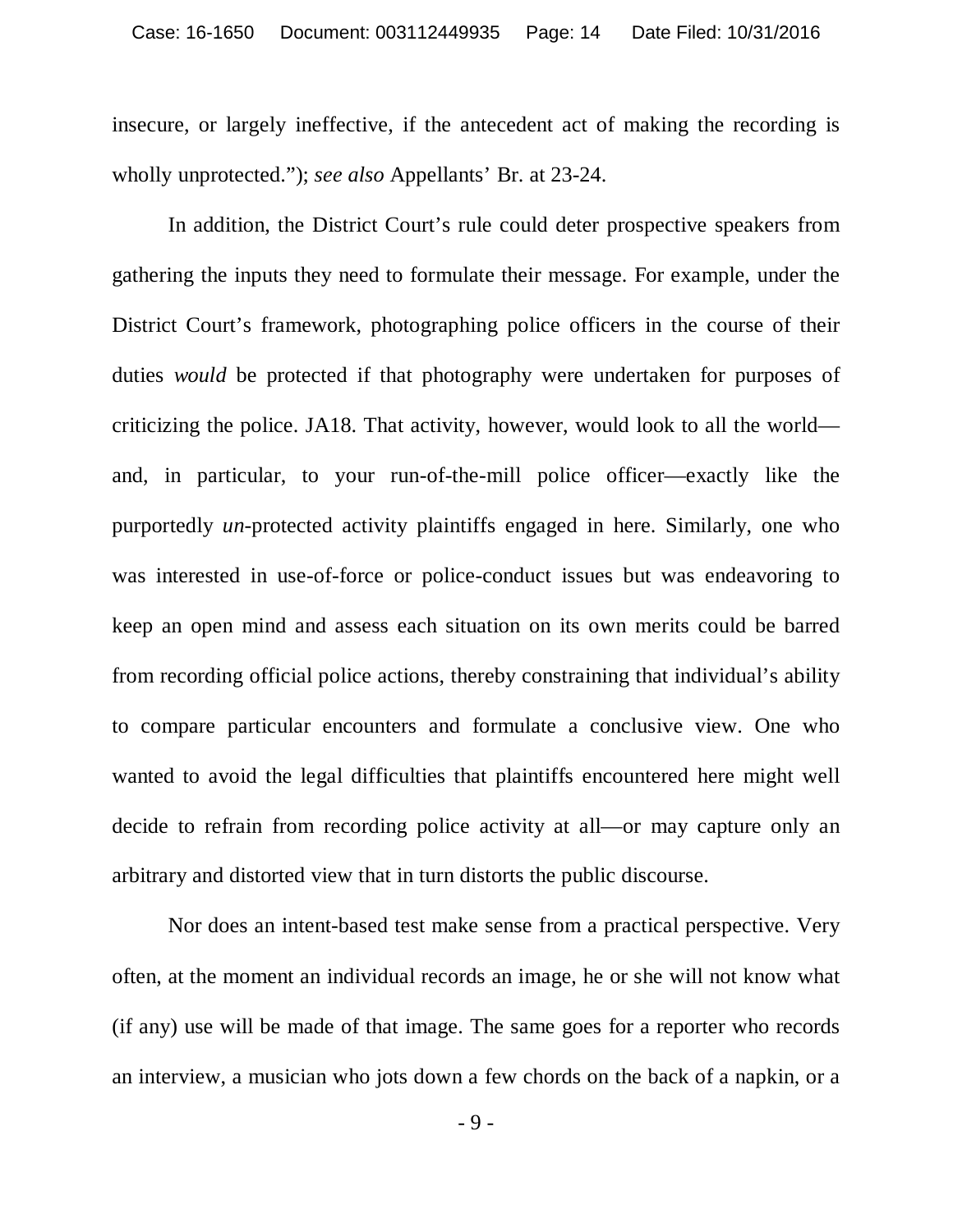painter who makes a quick sketch of a landscape. For that matter, police themselves operate on the same principle, photographing crime scenes and deploying dashboard cameras in patrol cars—not because they know at the moment they take their photographs that a particular image will be used to incriminate a suspect or persuade a jury, but in order to preserve a record of what has transpired in order to facilitate later review, analysis, and fully accurate reproduction to others. Ordinary citizens seeking to scrutinize the conduct of their government are entitled to the same opportunity to record and preserve.

For all these reasons, a much sounder rule would recognize that all photographing and recording of officers that does not disrupt or interfere with officers' ability to perform their duties—and subject to reasonable time, place, and manner restrictions<sup>4</sup>—is protected by the First Amendment. Such a rule, moreover, would also be consistent with the protection already afforded to "verbal criticism and challenge directed at police officers." *City of Houston v. Hill*, 482 U.S. 451, 461 (1987).<sup>5</sup> Indeed, "the freedom of individuals verbally to oppose or challenge

<sup>4</sup> *Smith*, 212 F.3d at 1333.

<sup>5</sup> *Cf. Gray v. Udevitz*, 656 F.2d 588, 591 (10th Cir. 1981) ("The cop on the beat is the member of the department who is most visible to the public. He possesses both the authority and the ability to exercise force. Misuse of his authority can result in significant deprivation of constitutional rights and personal freedoms, not to mention bodily injury and financial loss. The strong public interest in ensuring open discussion and criticism of his qualifications and job performance warrant the conclusion that he is a public official.").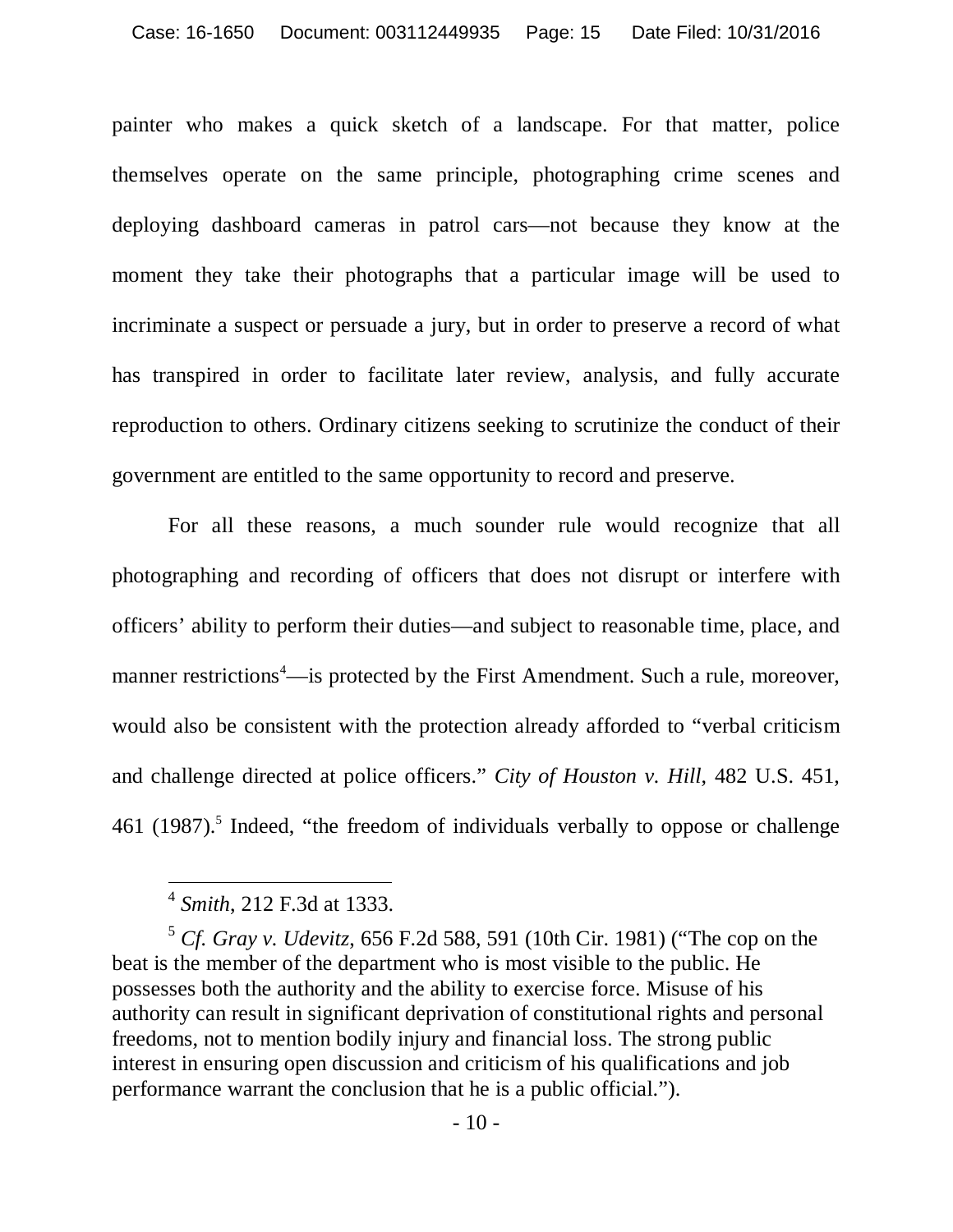police action without thereby risking arrest is one of the principal characteristics by which we distinguish a free nation from a police state." *Id.* at 462-63. It follows that the proper course would be to hold that "[t]he same restraint demanded of law enforcement officers in the face of provocative and challenging speech, must be expected when they are merely the subject of videotaping that memorializes, without impairing, their work in public spaces." *Glik*, 655 F.3d at 84 (citations omitted).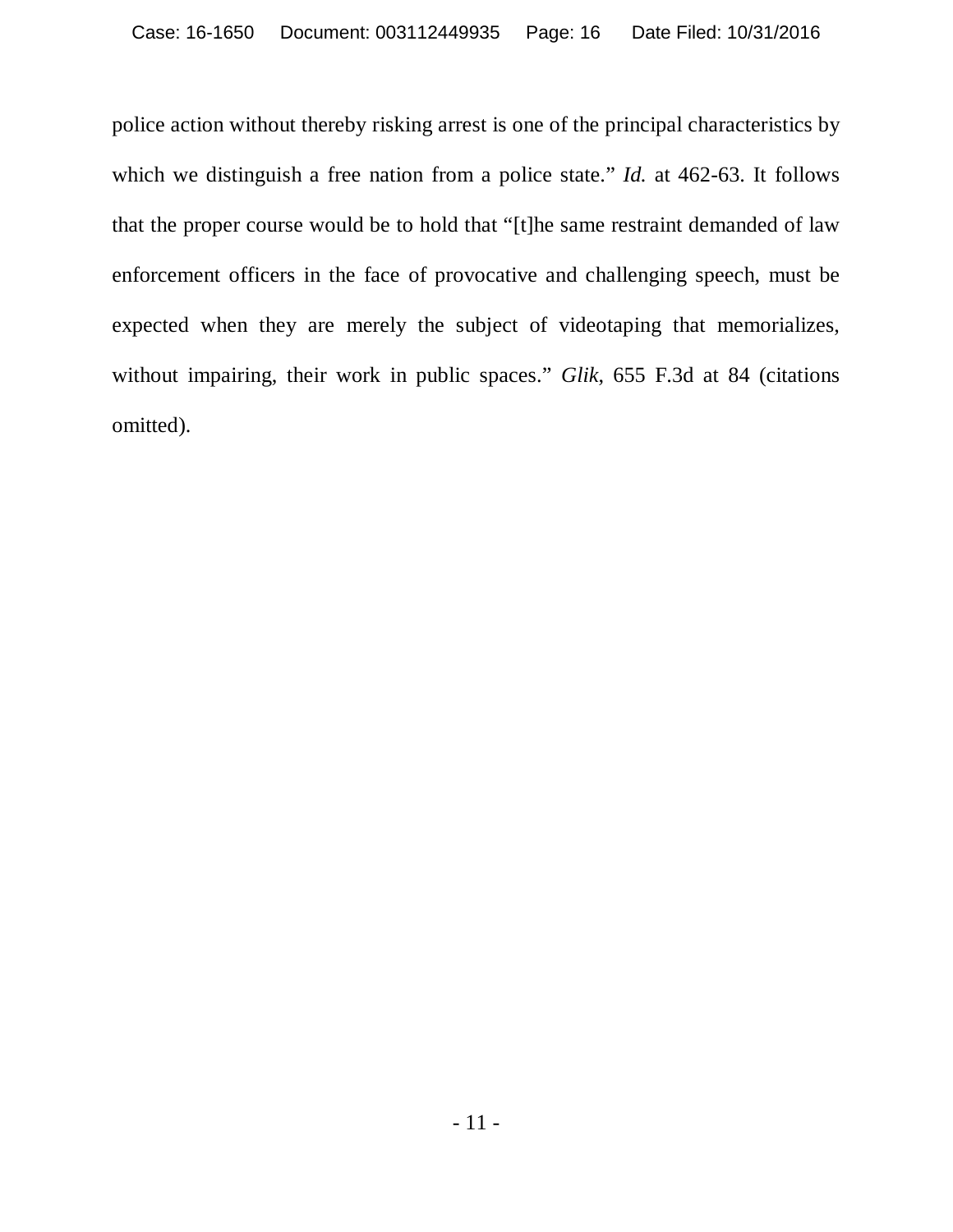## **CONCLUSION**

The decision below fails to recognize the protection the First Amendment affords to those who gather and record information. If left in place, it will chill protected expression and deter citizens from participating actively in their own self-governance. The judgment of the District Court should be reversed.

Date: October 31, 2016 Respectfully submitted,

Ilya Shapiro CATO INSTITUTE 1000 Massachusetts Ave. NW Washington, DC 20001 (202) 842-0200 ishapiro@cato.org

By: /s/ Alfred W. Putnam, Jr. Alfred W. Putnam, Jr. Pa. ID No. 28621 *Counsel of Record*  D. Alicia Hickok Pa. ID No. 87604 Mark D. Taticchi NY ID No. 5228978 DRINKER BIDDLE & REATH LLP One Logan Square, Suite 2000 Philadelphia, PA 19103-6996 (215) 988-2700 alfred.putnam@dbr.com

*Attorneys for Amicus Curiae*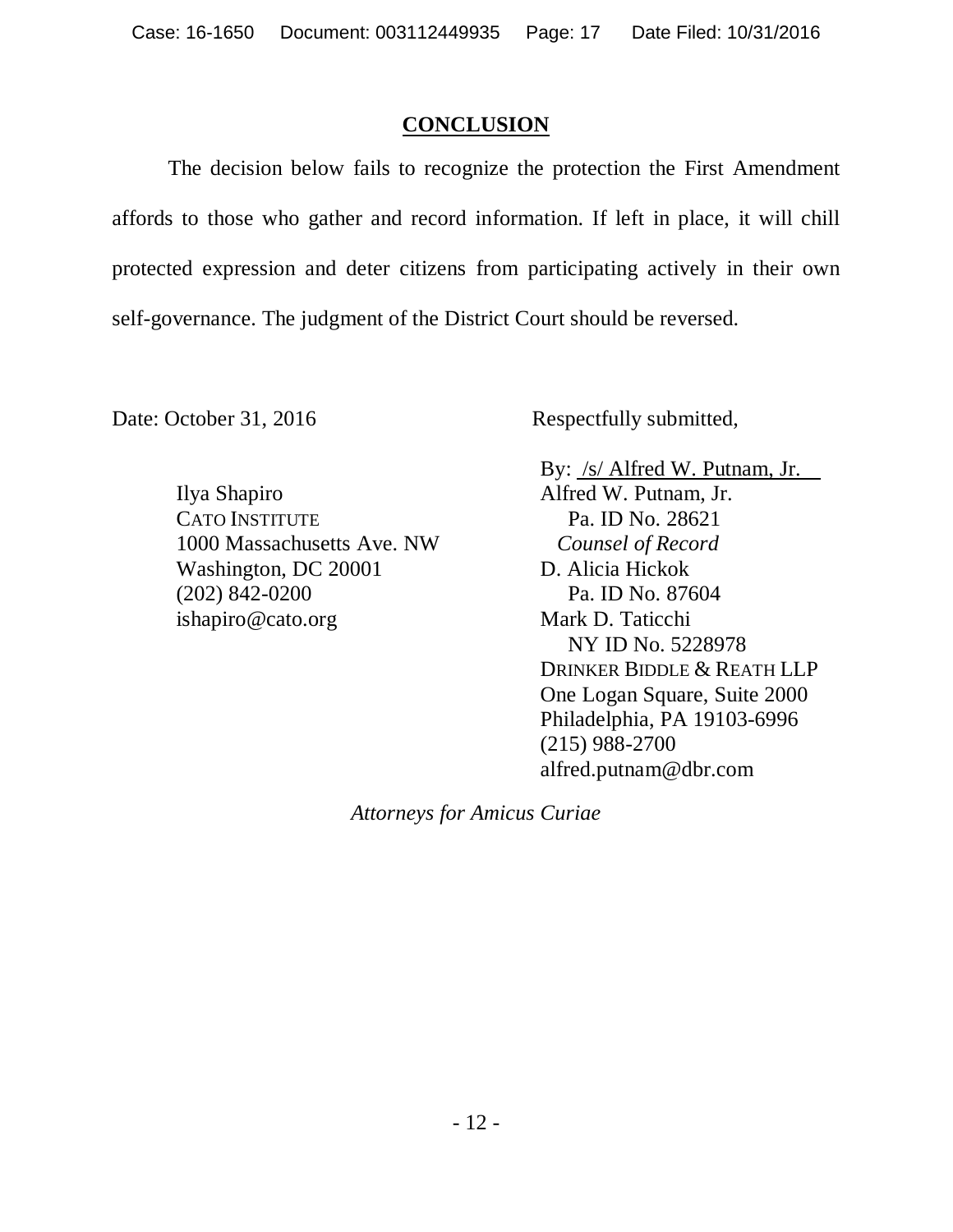## **CERTIFICATE OF COMPLIANCE**

I hereby certify that:

1. This brief complies with the typeface and style requirements of Fed.

R. App. P. 32(a)(5)-(6) because it has been prepared in a proportionally spaced typeface (14-point Times New Roman) using Microsoft Word 2010.

2. This brief also complies with the type-volume limitation of Fed. R. App. P. 32(a)(7)(B), as modified by Fed. R. App. P. 29(d), because this brief contains 2,595 words, excluding the parts of the brief exempted by Fed. R. App. P.  $32(a)(7)(B)(iii)$ .

3. The text of the electronic version of this Brief filed on ECF is identical to the text of the paper copies filed with the Court.

4. The electronic version of this Brief filed on ECF was virus-checked using Microsoft System Endpoint Protection software, and no virus was detected.

Dated: October 31, 2016

By: <u>/s/ Alfred W. P</u>utnam, Jr. Alfred W. Putnam, Jr. Pa. ID No. 28621 Drinker Biddle & Reath LLP One Logan Square, Suite 2000 Philadelphia, PA 19103-6996 (215) 988-2700 alfred.putnam@dbr.com

 *Attorney for Amicus Curiae*

- 13 -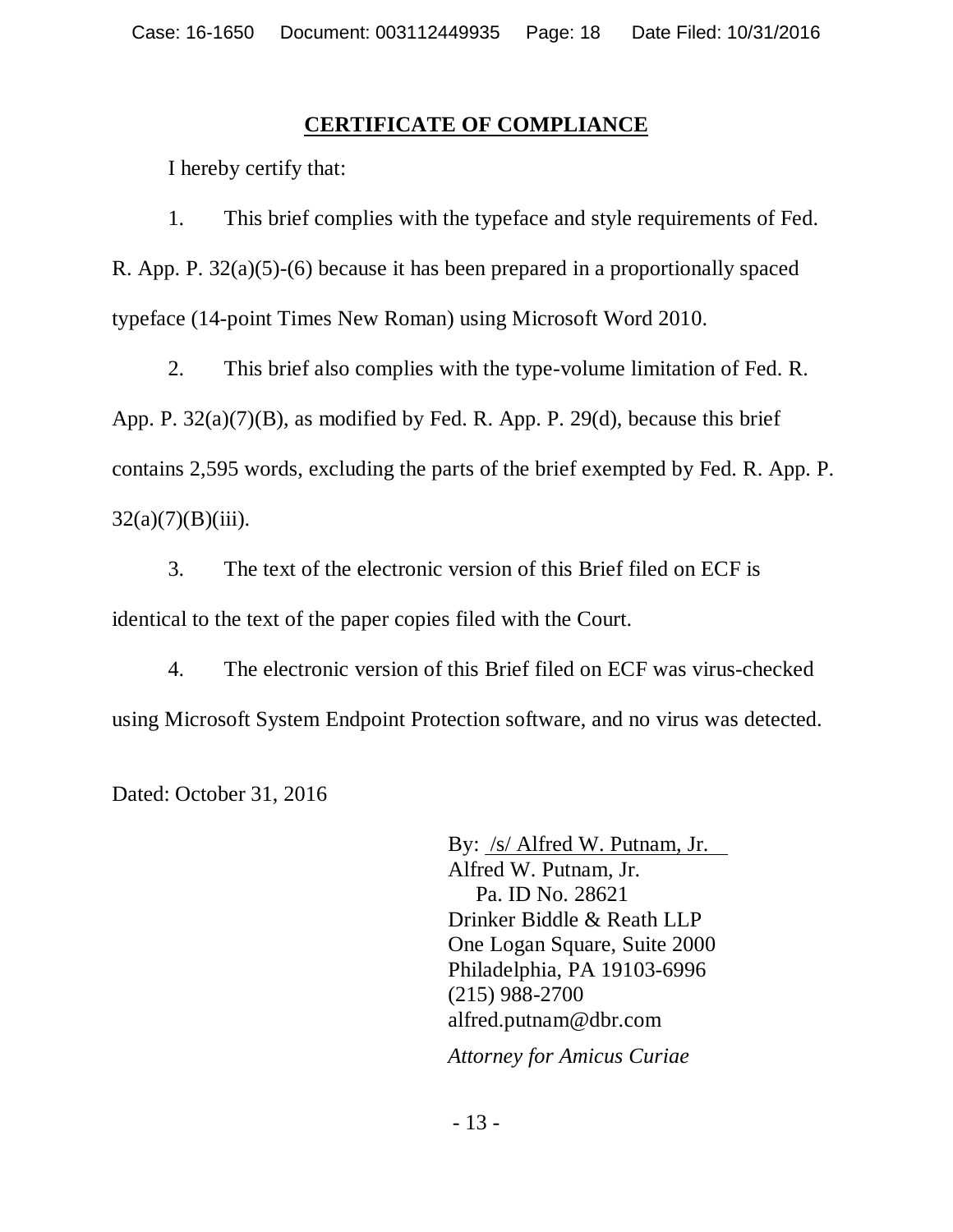## **LOCAL RULE 28.3(d) CERTIFICATION**

I hereby certify that at least one of the attorneys whose names appear on the foregoing brief, including the undersigned, is a member of the bar of this Court.

Dated: October 31, 2016

By: /s/ Alfred W. Putnam, Jr. Alfred W. Putnam, Jr. Pa. ID No. 28621 Drinker Biddle & Reath LLP One Logan Square, Suite 2000 Philadelphia, PA 19103-6996 (215) 988-2700 alfred.putnam@dbr.com

*Attorney for Amicus Curiae*